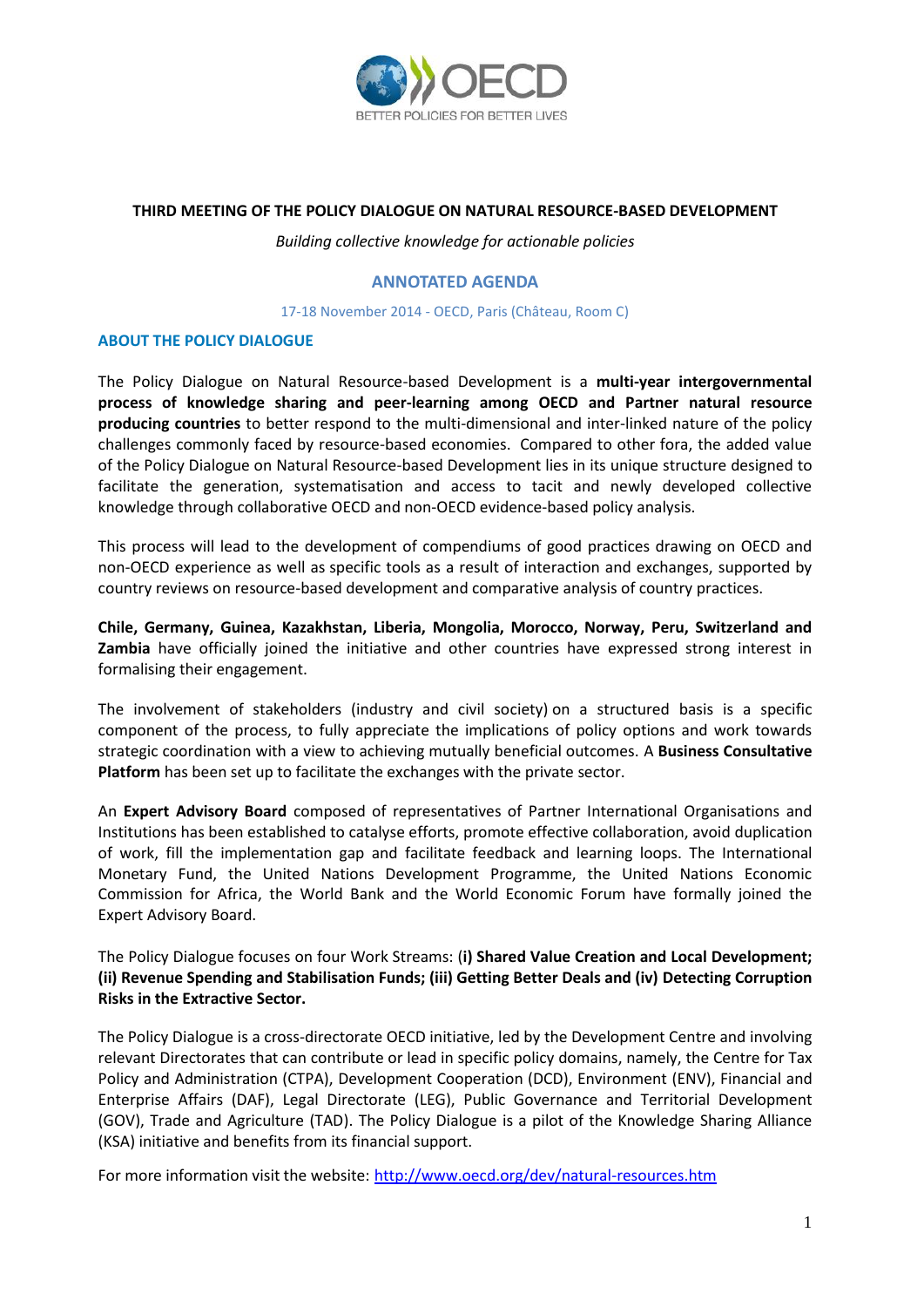

### **OBJECTIVES, STRUCTURE, FORMAT OF THE EVENT AND PARTICIPANT EXPECTED CONTRIBUTION**

The **first day (November 17)** will be open to stakeholders while **the second day (November 18)** will feature inter-governmental sessions.

The meeting will afford opportunities to advance the work under the different Streams of Work, according to the roadmap agreed upon at the **Second meeting of the PD-NR on 3-4 June 2014**, as follows:

- **WS1 – Shared Value Creation and Local Development**: i) carry out Country Reviews on Shared Resource-based Value Creation and ii) develop an operational framework on public-private collaboration for shared value creation. Industry was tasked to clarify the production cycle of extractive projects and produce a chart on opportunities for backward, forward and horizontal linkages across the value chain of extractives.
- **WS2 – Revenue Spending and Stabilisation Funds**: carry out comparative analysis of country practices to assess the performance of stabilisation funds and build collective knowledge on spending and public investment options. Chile, Kazakhstan, Mongolia and Norway will participate in this exercise.
- **WS3 – Getting Better Deals**: produce a feasibility study on determining appropriate prices for minerals. This work, which was endorsed by the G20 Development Working Group, is intended to enable countries tackle more effectively challenges in data comparability when confronted with transfer pricing issues, reduce asymmetry of information in contract negotiations and improve transparency in extractives.
- **WS4 – Detecting Corruption Risks in the Extractive Sector**: leverage complementarities with the activities of the G20 Anti-Corruption Working Group and build on the risk mapping exercise carried out by the World Bank in order to identify high-risk scenarios in extractive industries and best practices on how risks have been addressed at both the public and private level. The OECD will extrapolate relevant data from the foreign bribery case studies compiled under the auspices of the OECD Anti-bribery Working Group and the specific instances procedure under the OECD Guidelines for Multinational Enterprises. Participants further agreed to leverage synergies between Work Streams 1 & 4 looking into the potential impact of local content requirements on corruption.

The meetings of the Policy Dialogue **depart from** the traditional conference format distinguishing between speakers and audience. **Every participant** plays a role as both **a knowledge holder and a knowledge recipient** while the **OECD Development Centre** acts as **a neutral knowledge broker,** by contributing to framing the issues and facilitating the generation, systematisation and access to tacit or newly developed collective knowledge.

Participants are not only expected to share relevant experience, policies and case-studies but also to clearly articulate their knowledge needs and indicate which countries they would like to learn from to build or further refine their knowledge base. **In this interactive setting, there are no prepared speeches, official statements or long presentations. The guiding questions proposed below** are intended to help participants prepare their contributions and identify relevant issues and questions they would like to see addressed during the meeting.

**Reference documents** will also be distributed ahead of the meeting in order to help participants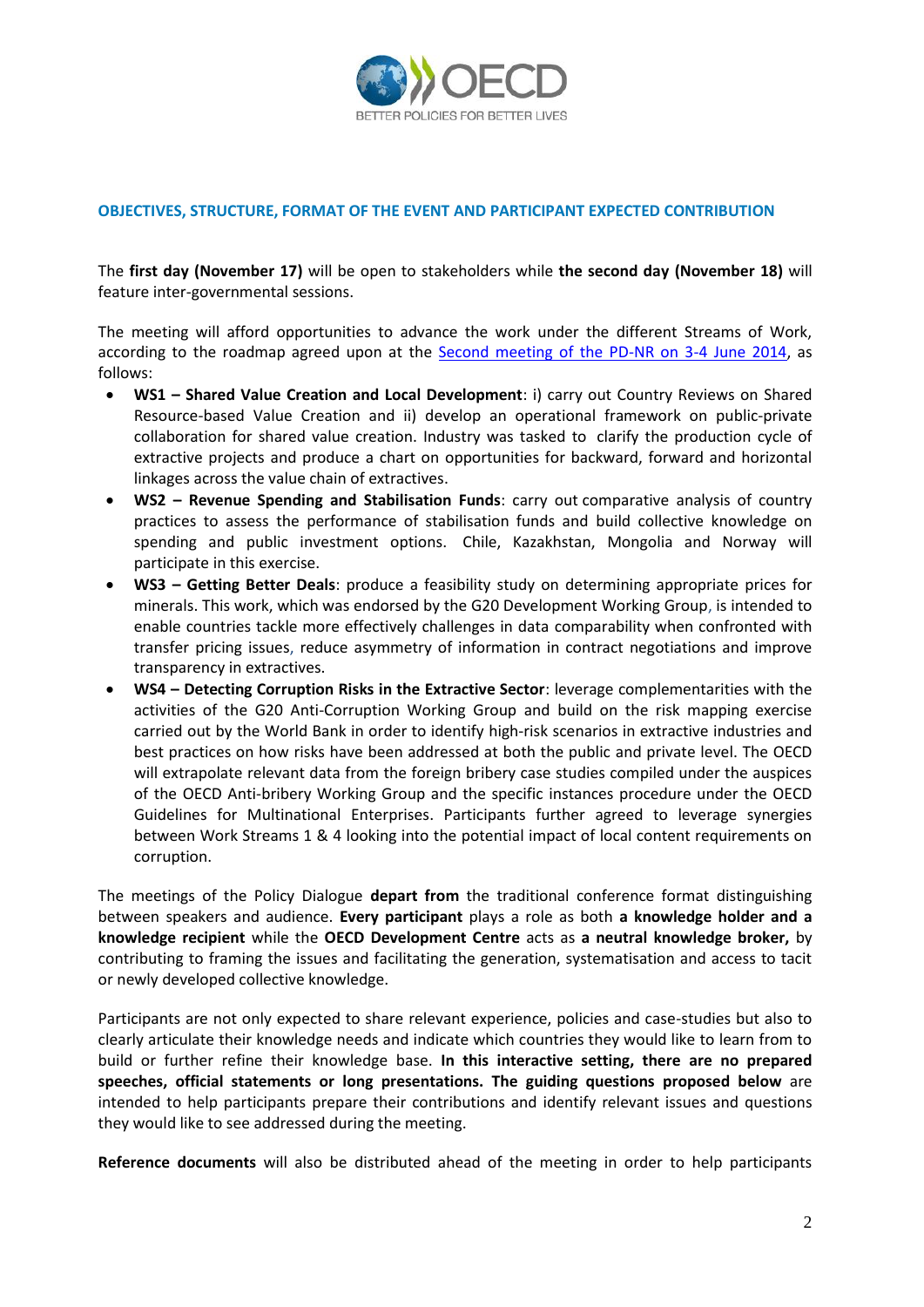

prepare their contributions, support the discussion and move the process forward. Participant contributions are expected to be short, narrative in style and reactive to other interventions.

**The event will be closed-door and held under Chatham House Rule of non-attribution of sources in order for participating countries and stakeholders in the multi-stakeholder consultation to engage in frank and thought-provoking discussions.** It is expected that this method of work will be conducive to the establishment of a trustworthy environment where participating countries engage in frank and open exchanges that could pave the way for the collective development of new knowledge as well as innovative and mutually beneficial policy solutions and outcomes.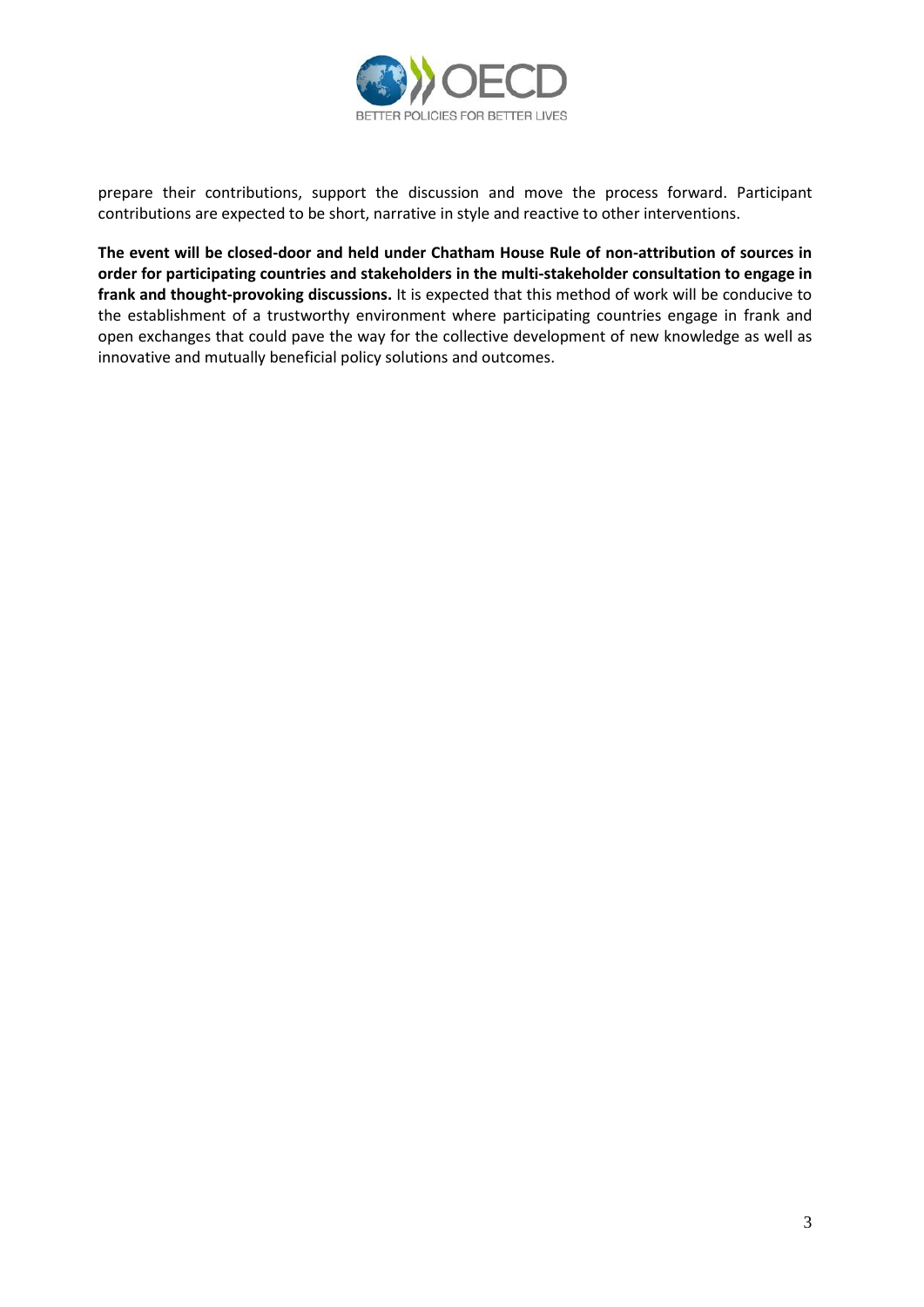

## **DAY 1 – 17 NOVEMBER (Room C, Château)**

#### **8:00 – 9:00 Registration**

# **9:00 – 9:15** *Welcoming remarks by Ambassador Hans-Juergen Heimsoeth, Chair of the Governing Board, OECD Development Centre*

## **9:15 – 10:45 Session 1 –Detecting corruption risks in extractives [open to stakeholders]**

**Moderator: Mr Nicola Bonucci**, Director for Legal Affairs and Representative to the G20 Anticorruption Working Group, OECD

*Kick-off interventions by*

*Ms Kathleen Kao*, *Anti-Corruption Analyst, Anti-Corruption Division, Directorate for Financial and Enterprise Affairs, OECD Ms Cristina Tebar-Less, Lead Manager, Responsible Business Conduct Unit, Investment Division, Directorate for Financial and Enterprise Affairs, OECD Mr Casper Sonesson, Policy Advisor, Extractive Industries, Bureau for Policy and Programme Support, UNDP Mr Paulo De Sa, Manager, Sustainable Energy, Oil, Gas and Mining, World Bank* 

This session will provide the opportunity to share the results of ongoing analysis of corruption risk in extractives. The OECD will document case studies on foreign bribery based on the Foreign Bribery Report and the specific instances procedure under the OECD Guidelines for Multinational Enterprises. The World Bank will present the results of a questionnaire circulated among G20 countries. UNDP will present the results of its upcoming report on mapping corruption risks in the different phases of extractive projects.

*Input and perspectives from governments and stakeholders will be sought with a view to identifying the typologies of conduct and vehicles that give rise to risk of corruption. Participating countries will be expected to share data on case-law or*  instances of corruption occurred in their country to contribute to shaping the *catalogue of typologies of conduct at risk.*

### **Objectives:**

• Identifying high-risk scenarios and typologies of conduct and vehicles that give rise to risk of corruption in extractives

### **Proposed guiding questions:**

 What are the recurring corruption risks associated with each phase of the extractive project cycle?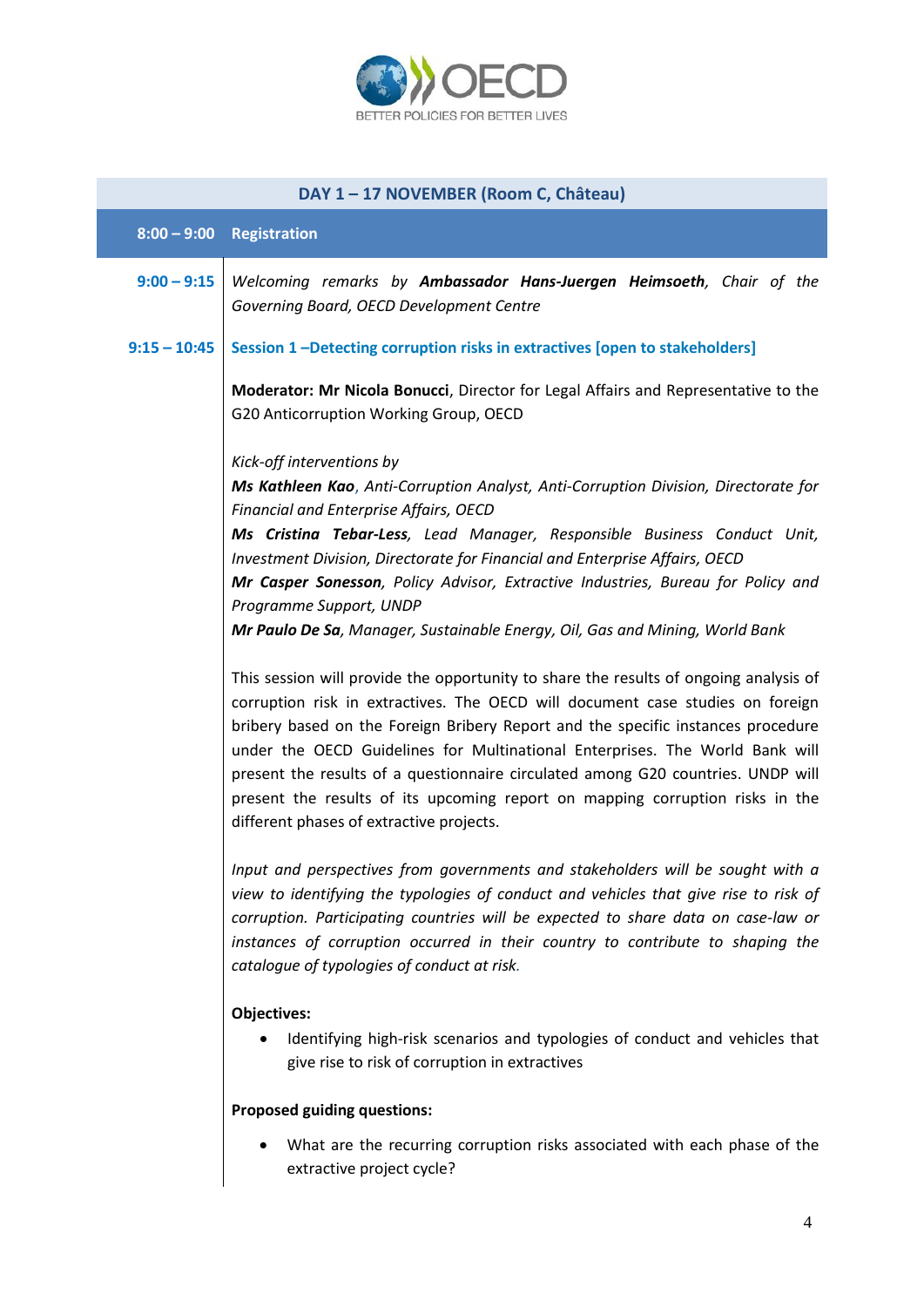

- What types of conduct and vehicles are in your experience conducive to such risks both at the public and private level?
- What type of mitigation measures can be put in place to reduce those risks?

## **10:45-11:00 Coffee Break**

**11:00– 12:30 Session 2 – Mapping potential opportunities for linkage development across the value chain of extractives [open to stakeholders]**

#### **Co-Chairs: Liberia and Norway**

**Hon. Deputy Minister of Operations Sam G. Russ**, Ministry of Mines, Lands and Energy, Republic of Liberia and **Pål Arne Davidsen,** Senior Adviser, Private Sector Development, Department for Economic Development, Gender and Governance, Norwegian Agency for Development Cooperation (Norad), Norway

*Kick-off intervention by Mrs Natalie Stirling-Sanders, Global Manager of Local Content, Supplier Diversity and Sustainable Procurement, ExxonMobil and Co-Chair of the IPIECA Local Content Task Force*

At the last meeting of the Policy Dialogue held on 3-4 June 2014, participating countries agreed that in order to advance work on shared value creation, a better understanding of the life cycle of extractive projects and changing opportunities over time for potential horizontal, backward and forward linkages along the value chain of extractives (the "what") would be needed. The oil and gas industry will present an **initial mapping of opportunities for linkage development across the value chain of oil & gas projects**. Participants will then be invited to react, comment and share their experience to complement the perspective from industry.

### **Objectives:**

- Getting a better understanding of the life cycle of extractive projects and changing opportunities over time for horizontal, backward and forward linkages along the value chain of extractives
- Paving the way for developing a framework on collaborative strategies for shared resource-based value creation

#### **Proposed guiding questions:**

- What are the key opportunities for linkage development across the value chain of extractives?
- How do these opportunities evolve over the lifecycle of extractive projects? Which segments hold the best potential?
- What are the specificities of the oil & gas sector vs. the mining sector?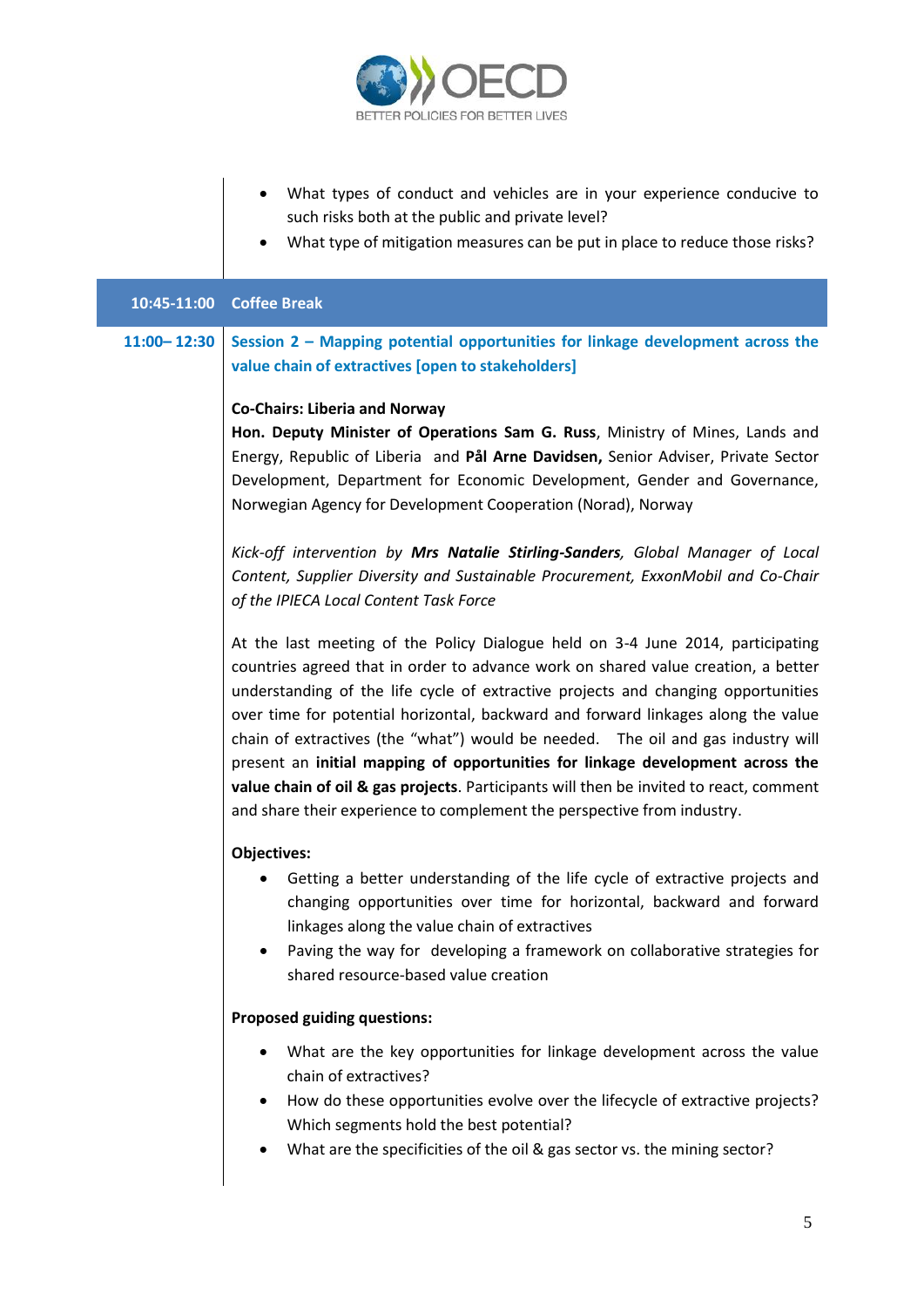

# **12:30– 13:00 The Mexican Energy Reform explained by Senator Jorge Luis Lavalle Maury, Mexico [open to stakeholders]**

**Senator Jorge Luis Lavalle Maury** will deliver a keynote on the recently adopted Mexican energy reform, with particular regard to aspects related to the promotion of local value creation and improved revenue management and spending.

## **13:00 -14:30 Buffet Lunch**

# **14:30 - 16:00 Session 3 – Forward and horizontal linkages: key determinants and economic viability [open to stakeholders]**

#### **Co-Chairs: Liberia and Norway**

**Hon. Deputy Minister of Operations Sam G. Russ**, Ministry of Mines, Lands and Energy, Republic of Liberia and **Mr Pål Arne Davidsen,** Senior Adviser, Private Sector Development, Department for Economic Development, Gender and Governance, Norwegian Agency for Development Cooperation (Norad), Norway

#### *Kick-off interventions by*

*Mr Kwaku Boateng, Director Special Services, Petroleum Commission, Ghana Ms Jane Korinek, Trade Policy Analyst, Trade and Agriculture Directorate, OECD*

This session will be dedicated to **sharing experience and knowledge on forward and horizontal linkage development** (i.e. inter-sectoral linkages). The discussion will shed light on the opportunity to develop such linkages, including their economic viability, and assess their multiplier effects on the domestic and regional economy. Key determinants for potential upgrading, including the position in the global value chain, and better integration into global complex systems of production will also be discussed.

The session will feature the experiences of participating countries and sub-regional strategies in promoting forward linkage development. Participants will then be invited to react to the interventions.

#### **Objectives:**

- Assessing opportunities and barriers to horizontal and forward linkage development taking into account contextual factors
- Sharing knowledge, experience, lessons learnt, successes and failures in developing forward and horizontal linkages

#### **Proposed guiding questions:**

 What lessons can be learnt from the experience of Ghana and Botswana? What worked and what didn't?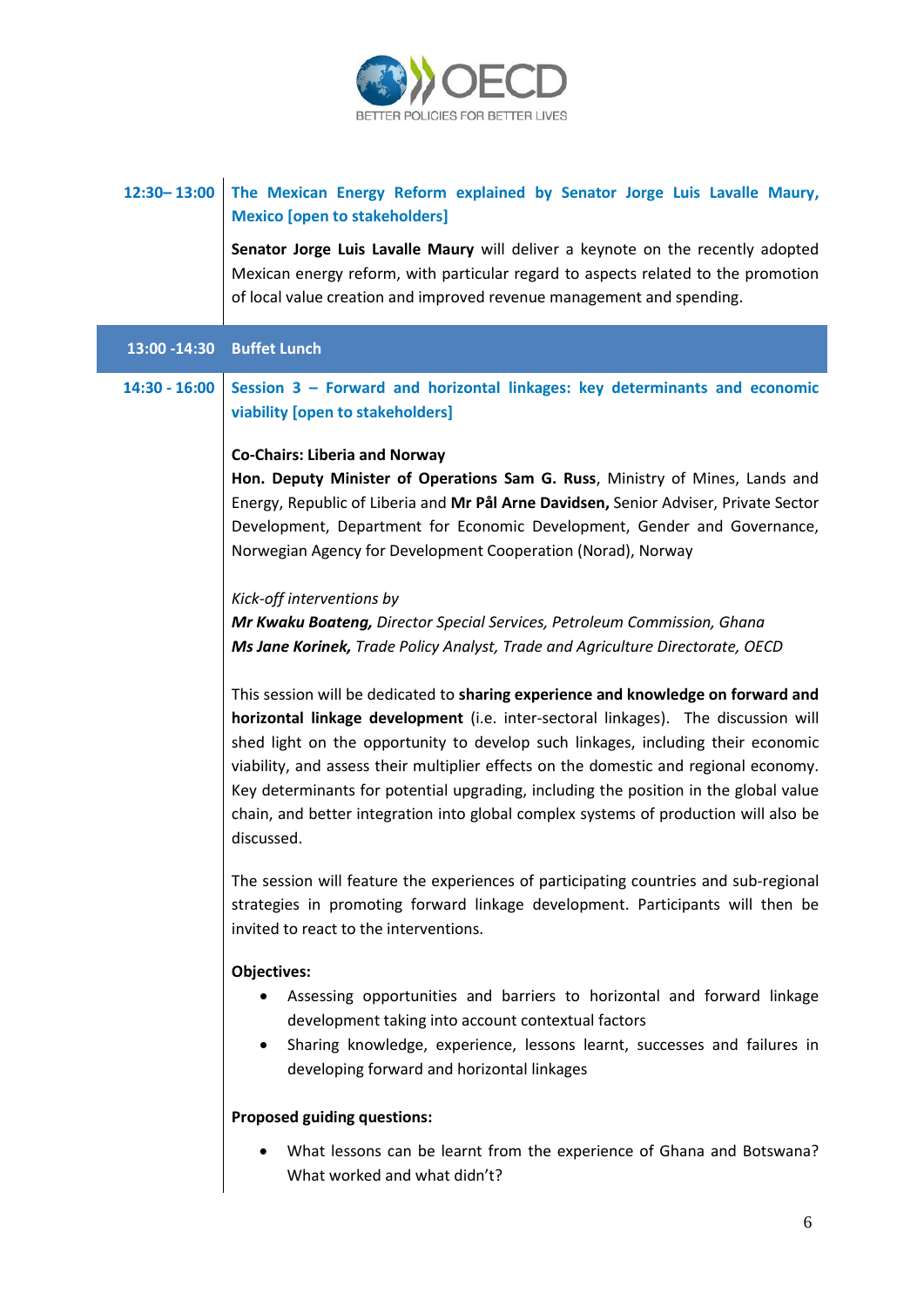

| Could you share your experience with regard to linkage development in        |
|------------------------------------------------------------------------------|
| specific country contexts? Could you provide a qualitative assessment of the |
| value effectively added to the local economy differentiating between the     |
| breadth (the proportion of output processed locally) and depth (the extent   |
| of domestic value which is added to locally processed/beneficiated outputs)  |
| of these linkages?                                                           |

- What are the key drivers and contextual factors to be taken into account when assessing the potential for linkage development in your country or the country where you operate and how do they impact linkage development?
- What are the policy options available and what are their implications and impact on industry operations?

## **16:00 -16:15 Coffee Break**

## **16:15 – 18:00 Session 4 – Developing an operational framework on public-private collaboration for shared resource-based value creation [open to stakeholders]**

#### **Co-Chairs: Liberia and Norway**

**Hon. Deputy Minister of Operations Sam G. Russ**, Ministry of Mines, Lands and Energy, Republic of Liberia and Mr **Pål Arne Davidsen,** Senior Adviser, Private Sector Development, Department for Economic Development, Gender and Governance, Norwegian Agency for Development Cooperation (Norad), Norway

### *Kick off interventions by*

*Mrs Lahra Liberti, Senior Advisor, Natural Resources, OECD Development Centre Mr Andres Moran, Chief of Public Affairs, Antofagasta Minerals Mrs Kate Tallant, Director, FSG – Social Impact Consultants*

At the last meeting of the Policy Dialogue held on 3-4 June 2014, participating countries agreed to work together to improve public-private coordination and develop collaborative strategies to operationalise the identified shared goals for building resource-based competitive economies and promoting sustainable longterm shared value creation.

This session will offer the opportunity to seek feedback on the **zero draft guidance framework on public-private collaboration for shared resource-based value creation**.

### **Objectives:**

 Collecting perspectives and comments on the zero draft guidance framework on collaborative strategies Consider and possibly agree to set up a multi-stakeholder group for the progressive collective development of the tool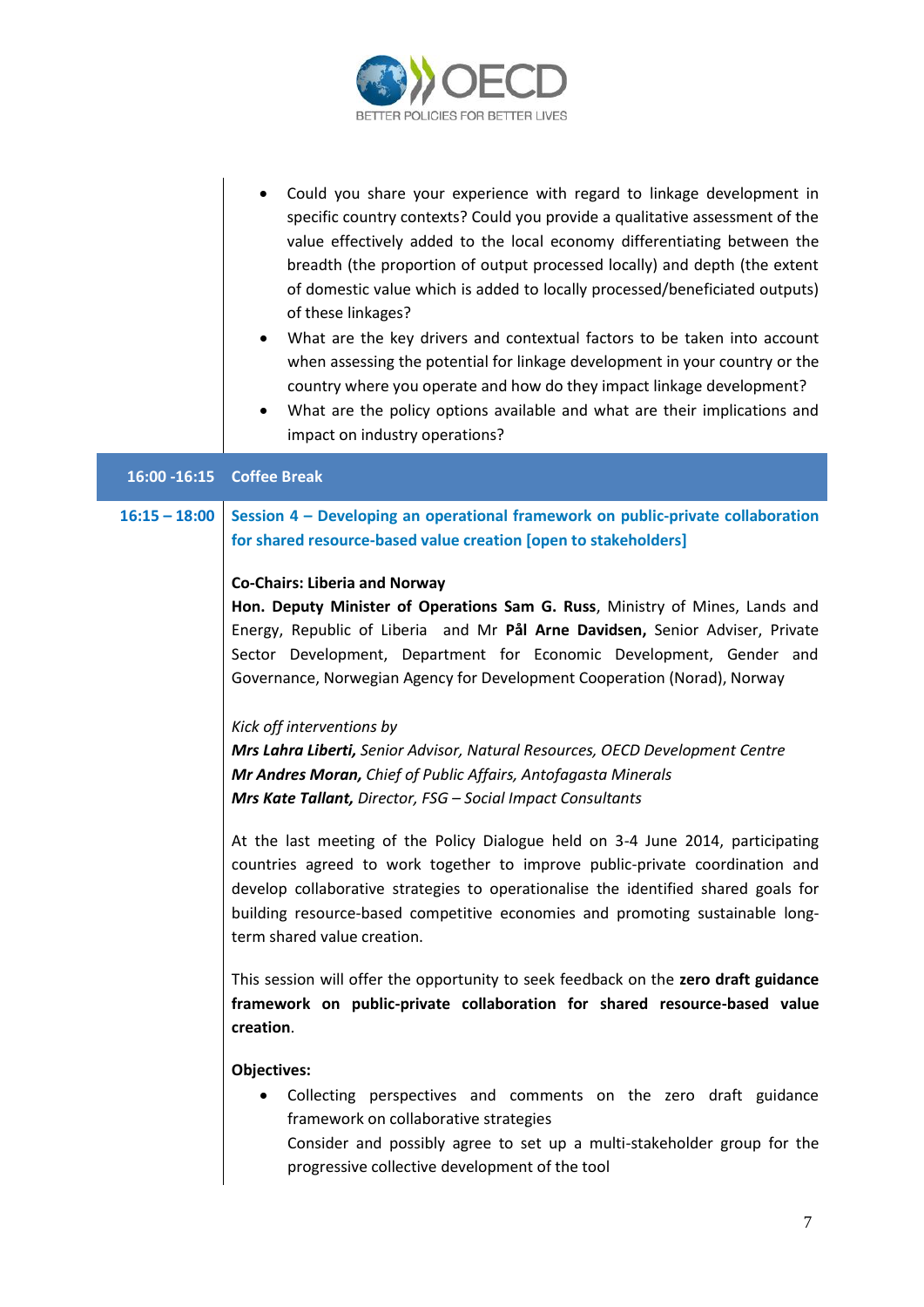

## **Proposed guiding questions:**

- What are the key steps in the process of formulation, execution planning and implementation of collaborative strategies for in-country resourcebased value creation?
- What should be the roles of governments (central, regional and local) and other stakeholders (industries, local communities) in this process?
- In your experience, what kind of governance mechanisms can be put in place to foster collaborative approaches for shared resource-based value creation?

*For reference***:** Zero draft guidance framework on public-private collaboration for shared resource-based value creation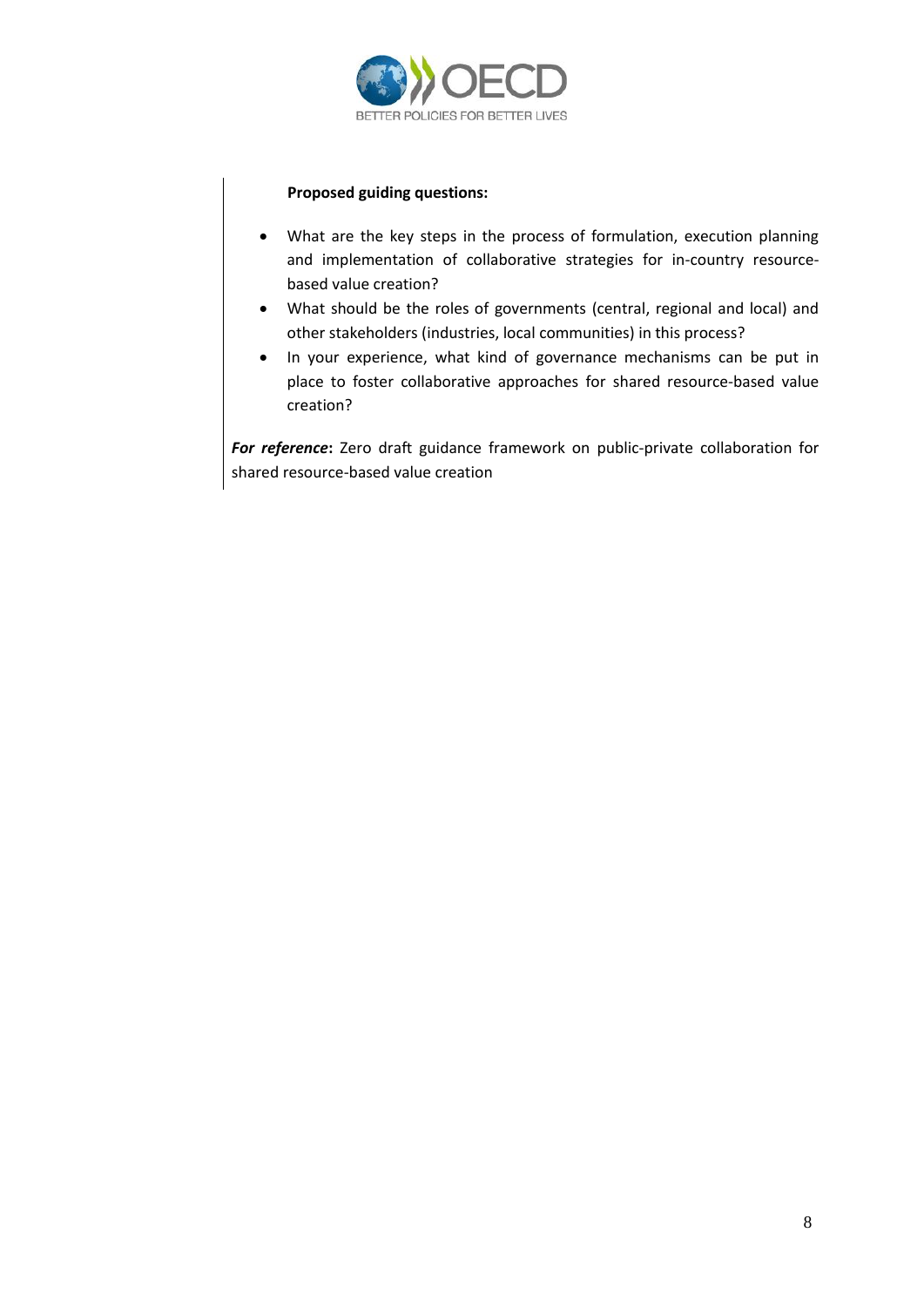

| DAY 2 - 18 NOVEMBER (Room C, Château) |                                                                                                                                                                                                                                                                                                                                                                                                                                                                                                                                                                                                                                            |  |
|---------------------------------------|--------------------------------------------------------------------------------------------------------------------------------------------------------------------------------------------------------------------------------------------------------------------------------------------------------------------------------------------------------------------------------------------------------------------------------------------------------------------------------------------------------------------------------------------------------------------------------------------------------------------------------------------|--|
| $9:00 - 9:30$                         | Registration                                                                                                                                                                                                                                                                                                                                                                                                                                                                                                                                                                                                                               |  |
| $9:30 - 10:45$                        | <b>Session 5 - Getting Better Deals</b>                                                                                                                                                                                                                                                                                                                                                                                                                                                                                                                                                                                                    |  |
|                                       | Moderator: Mr Kang-Hyeon Yun, Deputy Permanent Representative, Delegation of<br>the Republic of Korea to the OECD                                                                                                                                                                                                                                                                                                                                                                                                                                                                                                                          |  |
|                                       | Kick off interventions by Mr Dan Devlin, Senior Economist, Natural Resource<br>Taxation, OECD Centre for Tax Policy and Administration and Mr Günter Nooke,<br>Personal Representative of the German Chancellor for Africa, Federal Ministry for<br><b>Economic Cooperation and Development (BMZ)</b>                                                                                                                                                                                                                                                                                                                                      |  |
|                                       | This session will feature a presentation of a draft outline of a feasibility study on<br>determining appropriate prices for minerals. This work is expected to enable<br>countries tackle more effectively transfer pricing issues. It shall also contribute to<br>responding to the G8's call to make information about the buying and selling of<br>natural resources publicly available and improve transparency in extractives. This<br>session will also offer the opportunity for delegations to provide an update on<br>recent developments regarding other relevant international initiatives such as the<br>G7 CONNEX Initiative. |  |
|                                       | <b>Objectives:</b><br>Assessing the feasibility of developing tools to determine appropriate prices<br>for mineral commodities<br>Deciding on whether to pursue this activity and agreeing on the next steps<br>٠<br>Getting a better understanding of the objectives and activities carried under<br>the G7 CONNEX Initiative<br>For reference:<br>Discussion note on determining appropriate prices for mineral                                                                                                                                                                                                                          |  |
|                                       | commodities                                                                                                                                                                                                                                                                                                                                                                                                                                                                                                                                                                                                                                |  |
| $10:45 - 11:00$                       | <b>Coffee break</b>                                                                                                                                                                                                                                                                                                                                                                                                                                                                                                                                                                                                                        |  |
| $11:00 - 12:30$                       | Session 6 - Promoting in-country resource-based value creation: "what to do?"<br>and "how to do it?"                                                                                                                                                                                                                                                                                                                                                                                                                                                                                                                                       |  |
|                                       | <b>Co-Chairs: Liberia and Norway</b><br>Hon. Deputy Minister of Operations Sam G. Russ, Ministry of Mines, Lands and<br>Energy, Republic of Liberia and Pål Arne Davidsen, Senior Adviser, Private Sector<br>Development, Department for Economic Development, Gender and Governance,<br>Norwegian Agency for Development Cooperation (Norad), Norway                                                                                                                                                                                                                                                                                      |  |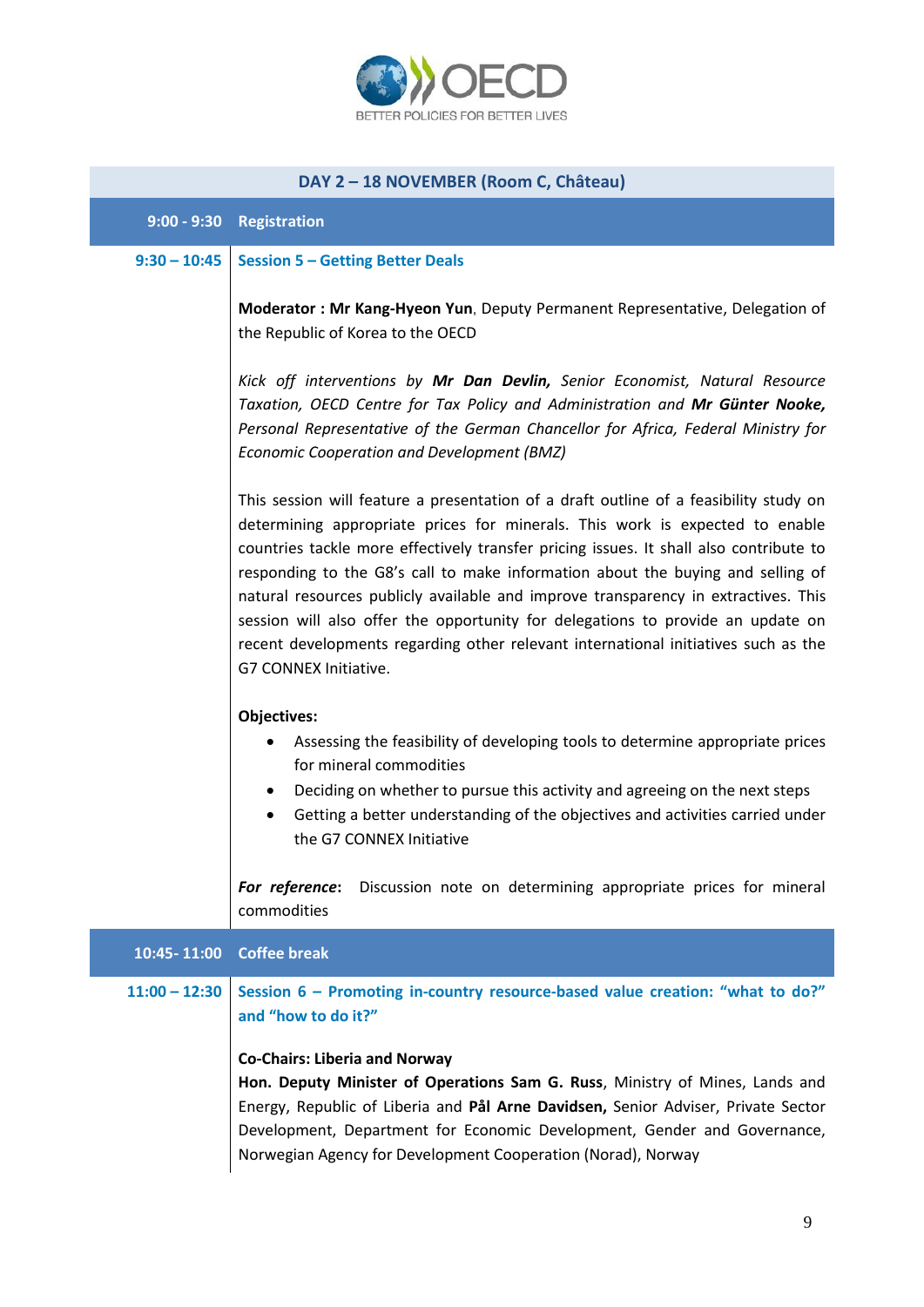

# *Kick off intervention by Mrs Lahra Liberti, Senior Advisor, Natural Resources, OECD Development Centre*

At the last meeting of the Policy Dialogue on 3-4 June 2014, participants called for comprehensive country-based analysis for resource-based value creation. This session will offer the opportunity to discuss the proposed conceptual framework to carry out **Country Reviews on Shared Resource-based Value Creation**.

The *Country Reviews* will consider how extractives can become an anchor for broadbased, inclusive and long-term sustainable development, looking at factors that have a bearing on linkage development for local value creation. The *Country Reviews* will also help identify strategies as well as the combination and sequencing of measures needed to remove constraints to resource-based value creation and ways to establish collaborative mechanisms for improved public-private as well as private-private and public-public coordination. The *Country Reviews* will feed into the thematic comparative analysis of country experiences and practices. Once a critical mass of evidence-based analysis is built, comparisons will be drawn across countries.

## **Objectives:**

- Discussing and validating the methodology for carrying out Country Reviews on Resource-based Value Creation
- Collecting expressions of interest from participating countries willing to carry out Country Reviews

## **Proposed guiding questions:**

- Do you think that the proposed conceptual framework reflects and contributes to responding to the priorities and challenges faced by your country in leveraging the potential for resource-based value creation and linkage development?
- Do you think the process and different steps envisaged to engage with the country counterpart are appropriate?
- Would your country be willing and interested in undertaking a Country Review?

*For reference***:** Conceptual Framework for Country Reviews on Shared Resourcebased Value Creation

| $12:30 - 14:00$ Hosted lunch |                                                                                                                            |
|------------------------------|----------------------------------------------------------------------------------------------------------------------------|
|                              | 14:00 - 15:30 Session $7$ – Leveraging resource revenue spending for sustainable, broad-based<br>and inclusive development |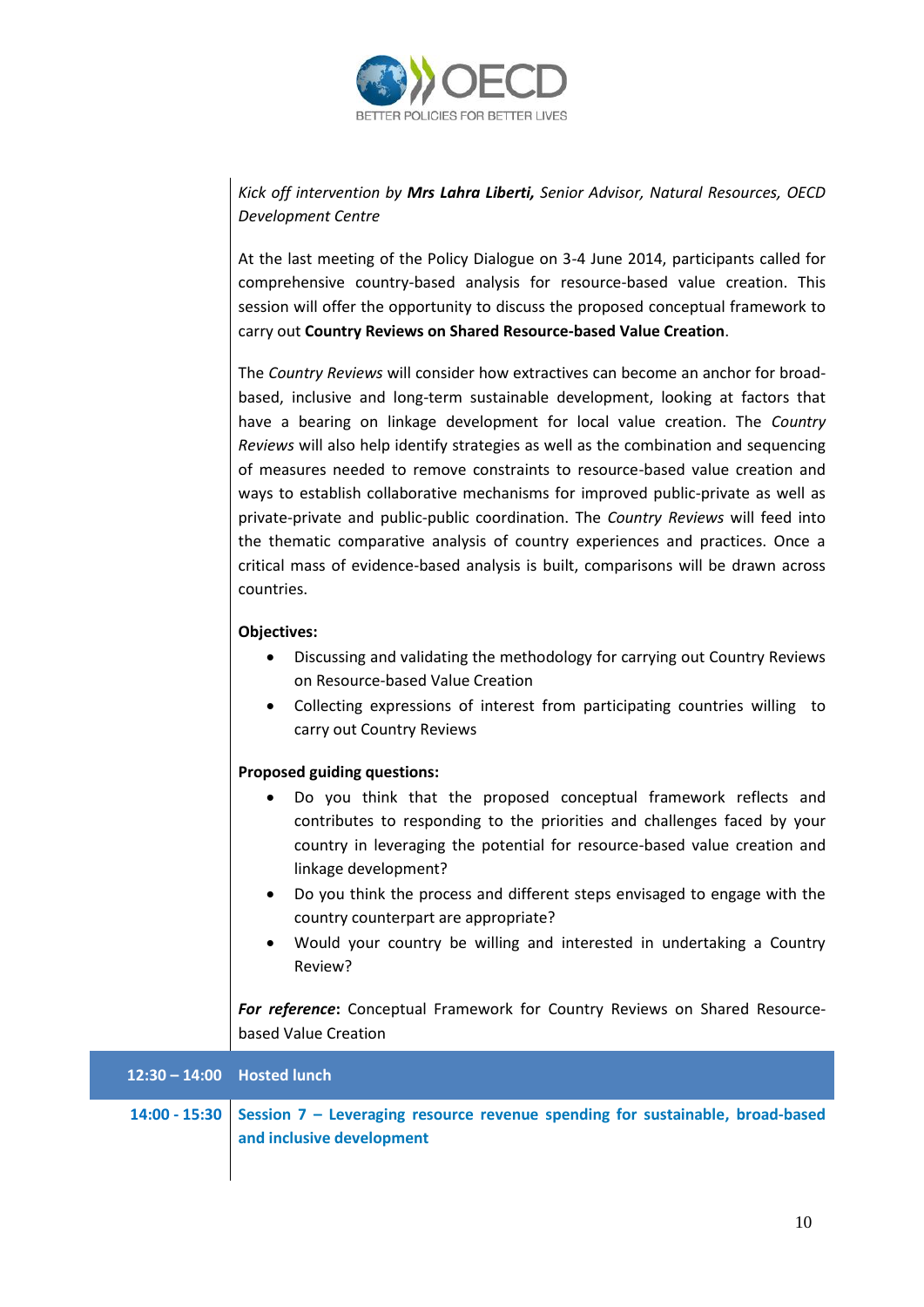

## **Chair: Kazakhstan**

**H. E. Vice-Minister Ms Madina Abylkassymova**, Ministry of National Economy, Republic of Kazakhstan

*Kick-off interventions by*

*Ma. Teresa S. Habitan, Assistant Secretary, Department of Finance, Republic of the Philippines*

*Mr Jorge Luis Lavalle Maury, Senator, Mexico*

*H. E. Vice-Minister Ms Madina Abylkassymova, Ministry of National Economy, Republic of Kazakhstan*

A key question in the debate around the issue of revenue spending has to do with how resource revenues should be spent across present and future generations. Discussions on this topic began [during the last meeting of the Policy Dialogue on 3-4](http://www.oecd.org/dev/Summary%20report_meeting%20of%20the%20PD-NR_3-4%20June%202014_ENG.pdf)  June (Sessions 4  $\&$  5) and highlighted that this involves looking at both spending choices (i.e. saving, consumption, investment, etc.) and their associated allocation schemes (resource funds, cash transfer schemes, revenue-sharing formula, devolution, integration into general budget, etc.). The decision and arbitration between different spending options might depend on a number of contextual factors and on particular circumstances of the country, including the level of development, the nature of the resources and their size, fiscal dependence on resource revenues, institutional capacity, fiscal federalism, etc.

Building on the experiences of Philippines, Mexico and Kazakhstan, in particular, the session will look into different spending options highlighting their advantages and drawbacks and identifying contextual factors that might be determinant in the choice of one option over another.

## **Objectives:**

- Sharing experience in leveraging resource revenues for investment in sustainable and inclusive development
- Assessing successes and failures associated with different spending and investment options

## **Proposed guiding questions:**

- What lessons can be drawn from the experiences of Philippines?
- What spending choices have been made in your country? Is the use of resource revenues linked to national development plans and structural transformation strategies?
- What associated allocation schemes are in place to respond to the defined priorities and objectives?